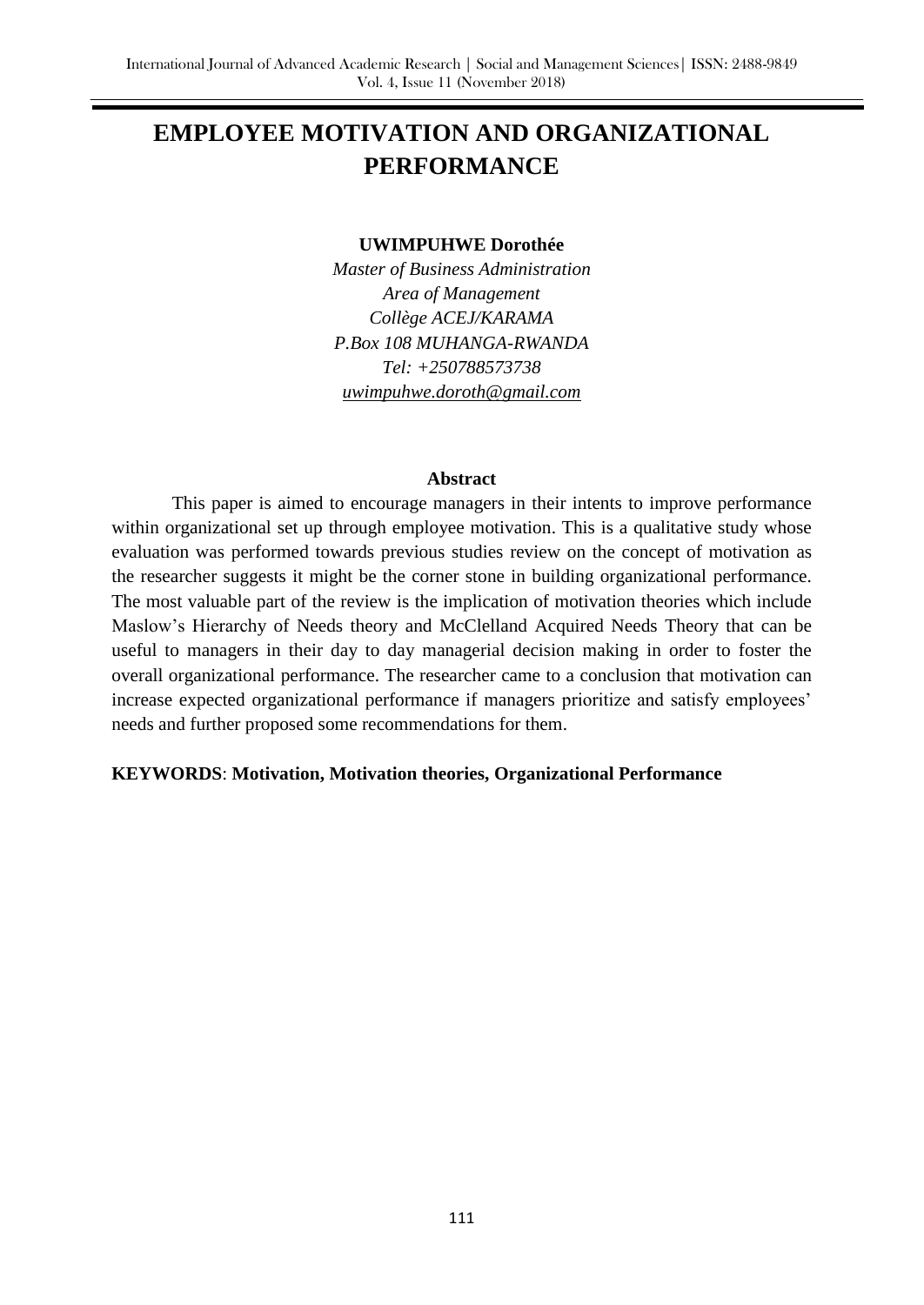# **INTRODUCTION**

People are an organization's most valuable assets, but again, they also represent the most difficult resource for organizations to manage. Unlike physical assets, people have their own individual needs which must be met and habits which must be managed if they are to contribute to organizational growth and development. There are individuals who bring their own perspectives, values and attributes to organizational life, and when managed effectively can bring considerable benefits to organizations (Mullins, 2005).

A company may have good manager, a good vision and a good goal; however, if it neglects its employees, that company is practically in turmoil. Unsatisfied employees produce unsatisfactory results, therefore, it is very vital for top management to take care of their employees to ensure that they are satisfied in their jobs; when they are satisfied; they strive for the company's goals and aim (Latham, 1994; Egan, 1998). Hence, the success of any business or organization as a matter of fact depends largely on the motivation of the employees. Motivation is the key to creating an enabling environment where optimal performance is possible (Nduro, 2012).

The greatest thing about motivation is that it is individualized as such its programs are tailored to suit the needs and wants of employees. Motivation does not only encourage productive performance but also show employees how much the company cares. Perhaps the most vital impact of employee motivation is that of increased productivity or performance. This according to literature on the subject is the central aim of adopting employee motivational programs thus, if you can increase employee motivation, productivity inevitably will follow suit (Ryan, 2011).

Employee motivation promotes workplace harmony and increased employee performance. It is the key to long term benefits for the company. Motivated employees means staff retention and company loyalty, which in the short run will give birth to growth and development of business (Al Jishi, 2009). Thus, according to the researcher, no manager can neglect this organizational performance recipe and attain his/her expected overall organizational performance.

#### **Statement of the Problem**

The success or failure of any business as a matter of fact depends largely on its employees; thus human resources are very essential to the organization as they are the key to prosperity, productivity and performance. How employees are perceived, treated and how they feel about themselves and ultimately their output directly or indirectly has an impact on their performance and as result performance of the organization. Unmotivated employees under no circumstance will churn out decreased performance (Nduro, 2012).

The challenge for managers today is to keep the staff motivated and performing well in the workplace (Joseph, 2015). This means giving close attention to how individuals can best be motivated through means such as incentives, rewards, leadership etc. and the organization context within which they carry out the work (Armstrong, 2006). According to Mullins (2005), a major international study by Proud Foot Consulting revealed that, the most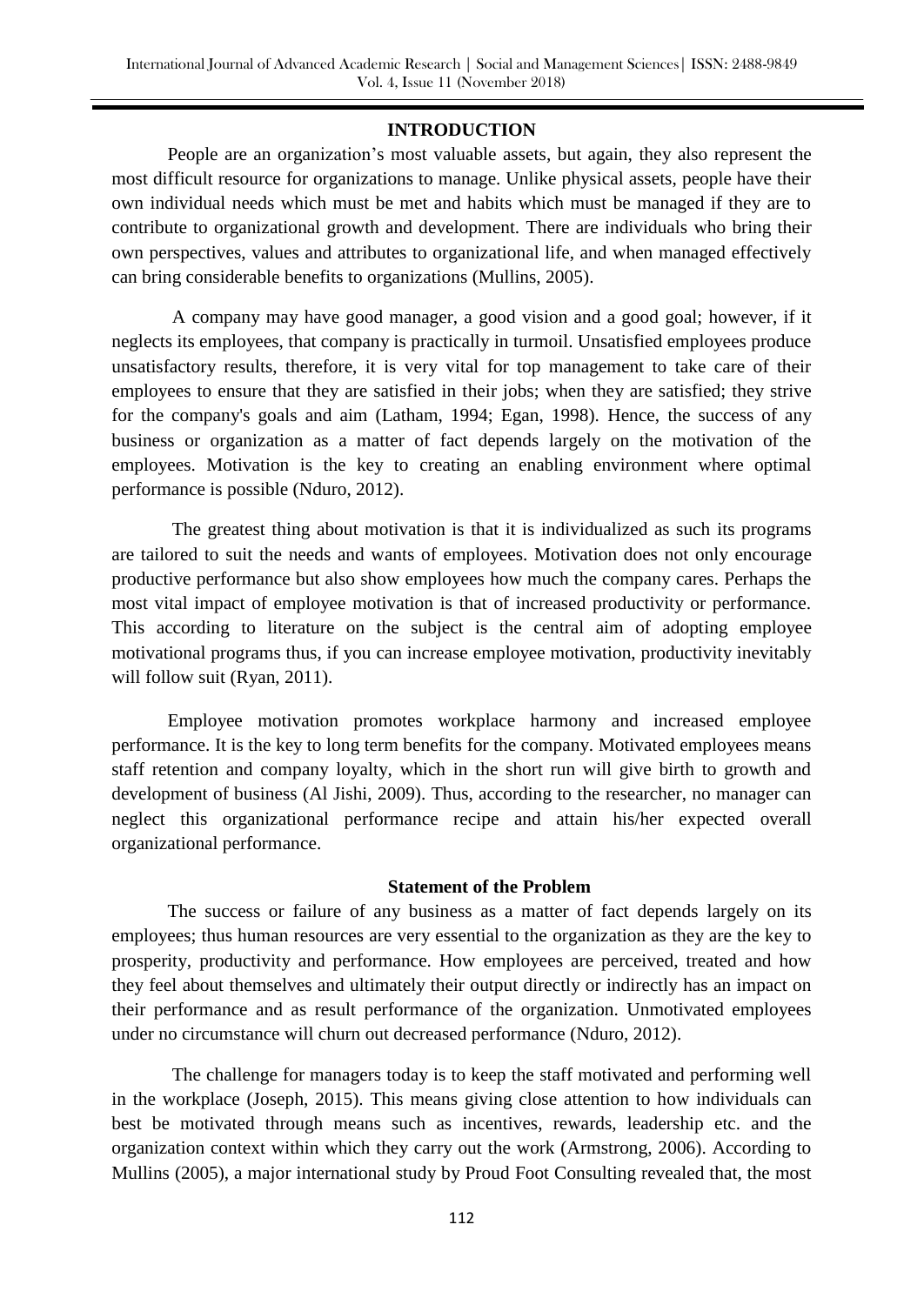important reason for productivity loss was poor working morale. This includes absence of positive team spirit, low motivation, and poor sense of belonging, people feeling undervalued and poorly rewarded what is a real fact to be underlined by the researcher.

In addition, with the researcher work experience, there exist managers who do not care if one or many of his/her employees reveal signals of lack of motivation as a barrier to their commitment towards achieving organizational goals. As result, this is translated into rapid increase in absenteeism where an employee can be absent during one or two weeks without being asked what is going on; leading to their turnover intentions, and finally turnover. Those managers ignore that the cited issues are the core root of poor employees' performance and hence poor organizational performance. Based on the cited observation, the study aims at finding out the constructive ways for managers to strengthen employees' motivation towards organizational performance as solution to such a problem.

# **Rationale of the Research Review**

The reason behind this research review is to clarify how employee motivation plays a major role in influencing organizational performance. It further explains that intrinsic and extrinsic motivation has influence on organizational performance. Therefore, strategic interventions can be put in place by managers to ensure that skilled and talent employees are motivated through adequate strategic motivation system which in turn will enhance organizational performance.

# **Conceptual Framework**

The conceptual framework expresses the reason to conduct this study. Figure 1 shows the approach followed to conduct this study. It comprises two variables, dependent variable in the right side which is organizational performance while in the left side there is independent variable which is employee motivation with its sub-variables intrinsic and extrinsic motivation.



**Source: Researcher' Own Construct (August, 2018)**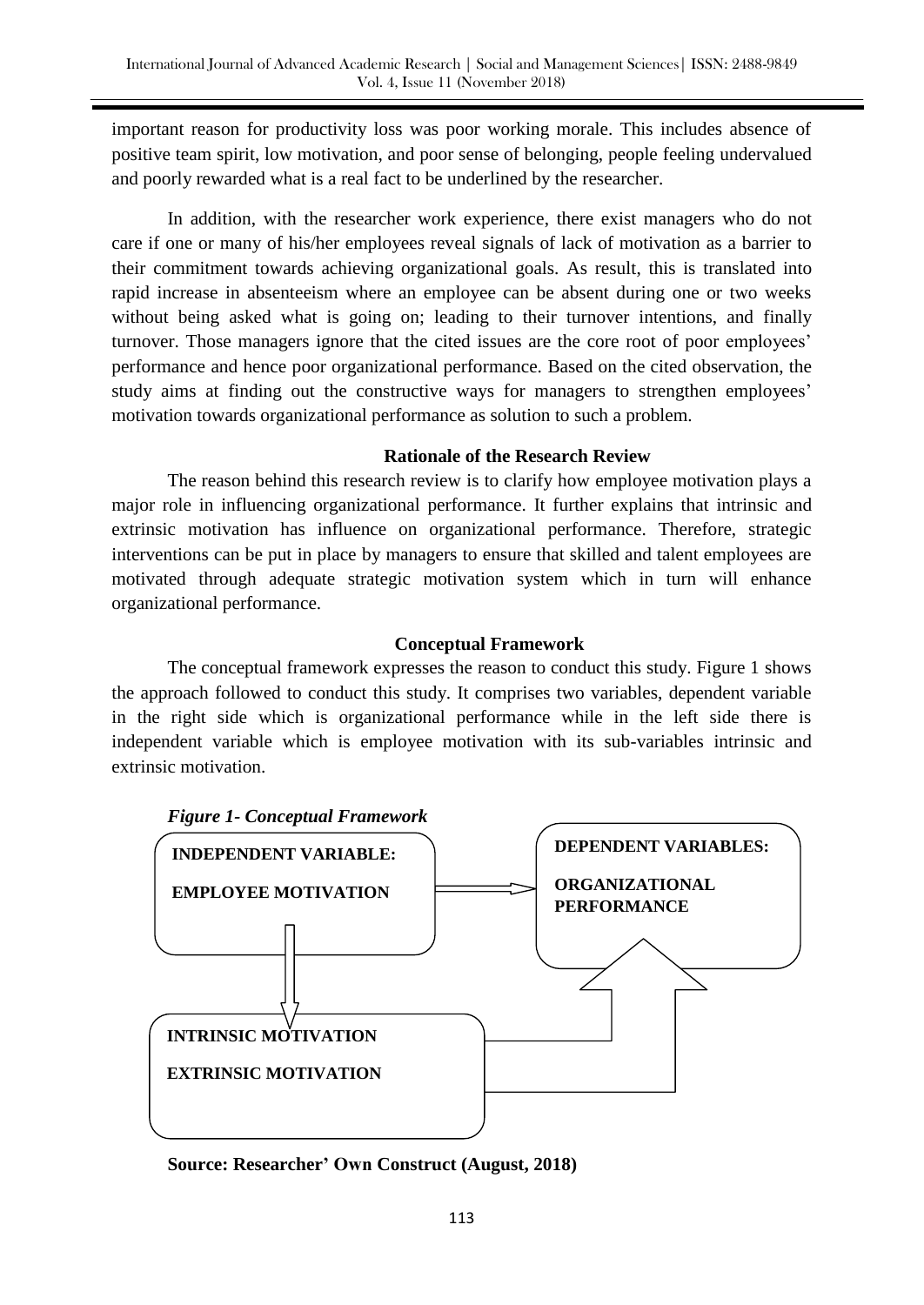# **REVIEW OF RELATED LITERATURE**

The review of related literature describes the key concepts and theories extracted from different books, journals, other research reviews, and electronic source that provide clear understanding of the researcher's topic. It explains in details the key concepts of this paper namely motivation, motivation theories and organizational performance.

### **Motivation**

Motivation refers to the forces within or beyond a person that arouse and sustain their commitment to a course of action (Boddy, 2005). According to Robbins and Decenzo (2008), motivation is the willingness to exert high levels of effort to reach organizational goals, conditioned by the efforts and ability to satisfy. They further asserted that motivation is a function of three key elements: *effort, organizational goals and needs*. As a concept, motivation was of much interest to psychologists and behavioral scientists in the past years. At present, motivation is being widely practiced by all organizations as they now see it as important in their work settings (Nduro, 2012).

#### **Features of motivation**

McCoy (2012) in her conference paper presentation outlined the following features of motivation. She charged that motivation is an act of management; a continuous process. It can be positive or negative; goal oriented and complex in nature; an art and not science; a system or organizational oriented; and finally, it is different from job satisfaction.

#### **Sources of Motivation**

Hitt (2004) contributing to motivation was of the opinion that there are basically three categories of variables that determine motivation at the work settings:

*Characteristics of the individual*- the first category, are the source of internal or push forces of motivation. This he claims is what the employee brings to the work setting. Defending his point further asserts that three variables also contribute to an individual's push forces: the persons (1**)** Need- such as security, self esteem, achievement, or power. (2) Attitudes- towards job, a supervisor, or organization and (3) Goals- such as task completion, accomplishment of a certain level of performance, and carrier advancement.

*Characteristics of the job*- the second category according to him, relates to the external or pull forces which concentrate in job characteristics of the person (what the person does at the workplace). The characteristics he outlined as how much direct feedback he receives, the work load, the variety and scope of tasks and degree of control the person has in terms of how he or she works.

*Characteristics of the work situation*- the third category he identified, and from his submission it clearly shows that it relates to the work situation of the person, talking about what actually happens to the person. A further reading by the cited researcher, revealed that this category has two sets of variables: the immediate social environment comprising the person's supervisors, working group members and subordinates; and the various types of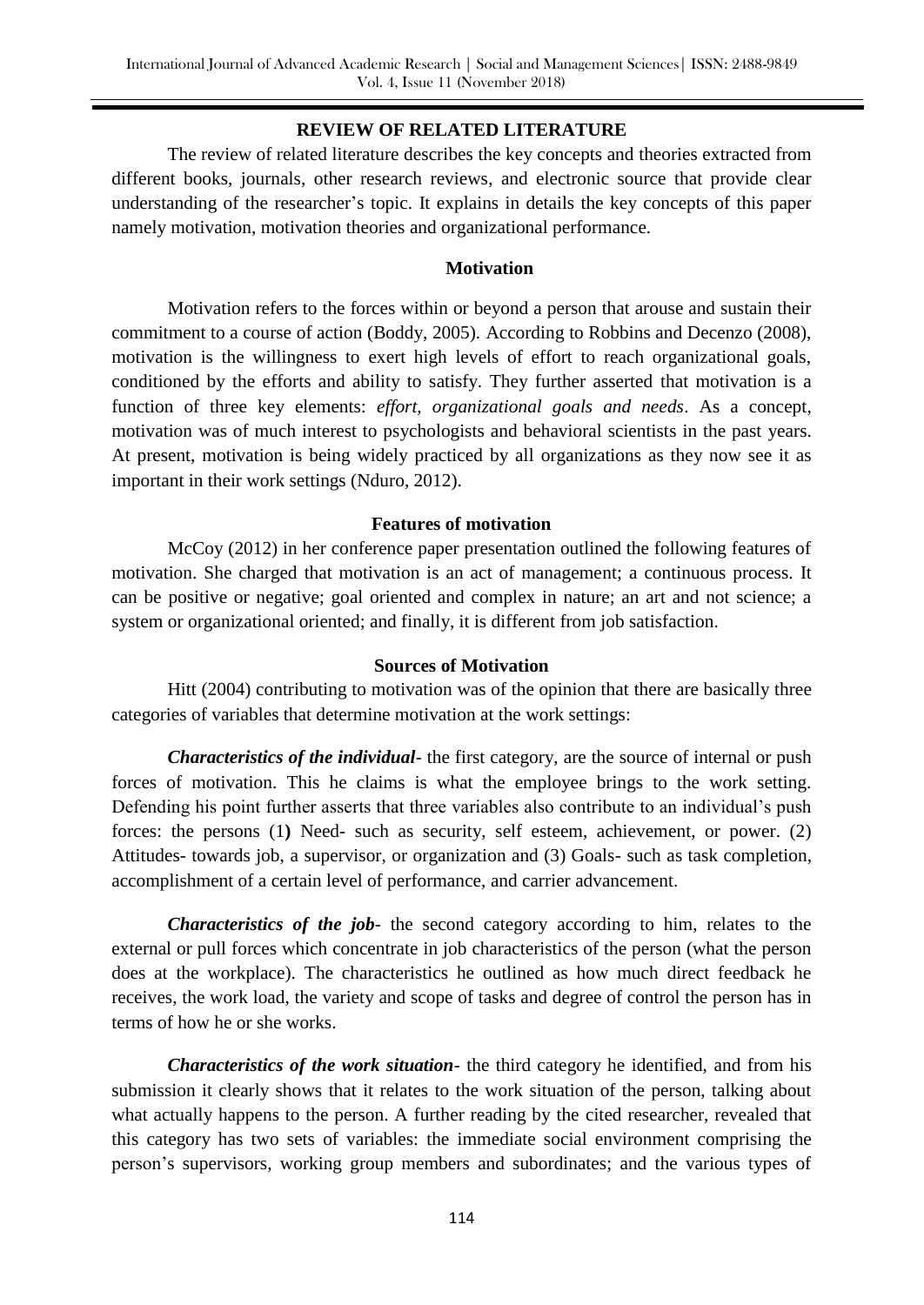organizational actions such as the firms rewards and compensation practices, the availability of training and development, and the amount of pressure applied to achieve high levels of output.

#### **Types of Motivation**

#### *Intrinsic Motivation*

It can arise from the self-generated factors that influence people's behavior. It is not created by external incentives. It can take the form of motivation by the work itself when individuals feel that their work is important, interesting and challenging and provides them with a reasonable degree of autonomy (freedom to act), opportunities to achieve and advance, and scope to use and develop their skills and abilities. Deci and Ryan (1985) suggested that intrinsic motivation is based on the needs to be competent and self-determining (Armstrong, 2009).

Intrinsic motivation can be enhanced by job or role design. According to an early writer on the significance of the motivational impact of job design (Katz, 1964): "The job itself must provide sufficient variety, sufficient complexity, sufficient challenge and sufficient skill to engage the abilities of the worker." In their job characteristics model, Hackman and Oldham (1976) emphasized on the importance of the core job dimensions as motivators, namely skill variety, task identity, task significance, autonomy and feedback (Armstrong, 2009).

One way managers can also stimulate motivation is to give relevant information on the consequences of their actions on others. There is no organization in which people do not usually feel there should be improvement in the way departments communicate, cooperate and collaborate with one another. Information availability brings to bear a powerful pressure where two or more people running together will run fast than when running alone without being aware of the pace of your competitors. This implies that by making information flow subordinates compete with one another (Olajide, 2000).

More often, firms use hedonic goods or services as non cash rewards; items that are associated with pleasure experience rather than more instrumental of functional items (Dhar & Wertenbroch, 2000) when considering whether to exert additional effort in pursuit of a bonus award such as this, the employee must predict what the item offered is worth to them. The hedonic nature of incentives triggers an effective reaction to the incentive that becomes a more salient attribute than the cash value of the incentive. This fact leads people to use their feelings as information when determining the value of the incentive (Hsee, 1996a; Loewenstein, Weber, Hsee, & Welch, 2001; Schwarz & Clore, 1988). Because these feelings are difficult to monetize, cognitive and motivational forces allow for the perceived value of the awards to be inflated (Nduro, 2012).

#### *Extrinsic motivation*

It is related to tangible rewards such as salary and fringe benefits, security, promotion, contract of service, the work environment and conditions of service. These are what need to be done to or for people to motivate them. They are often determined at the organizational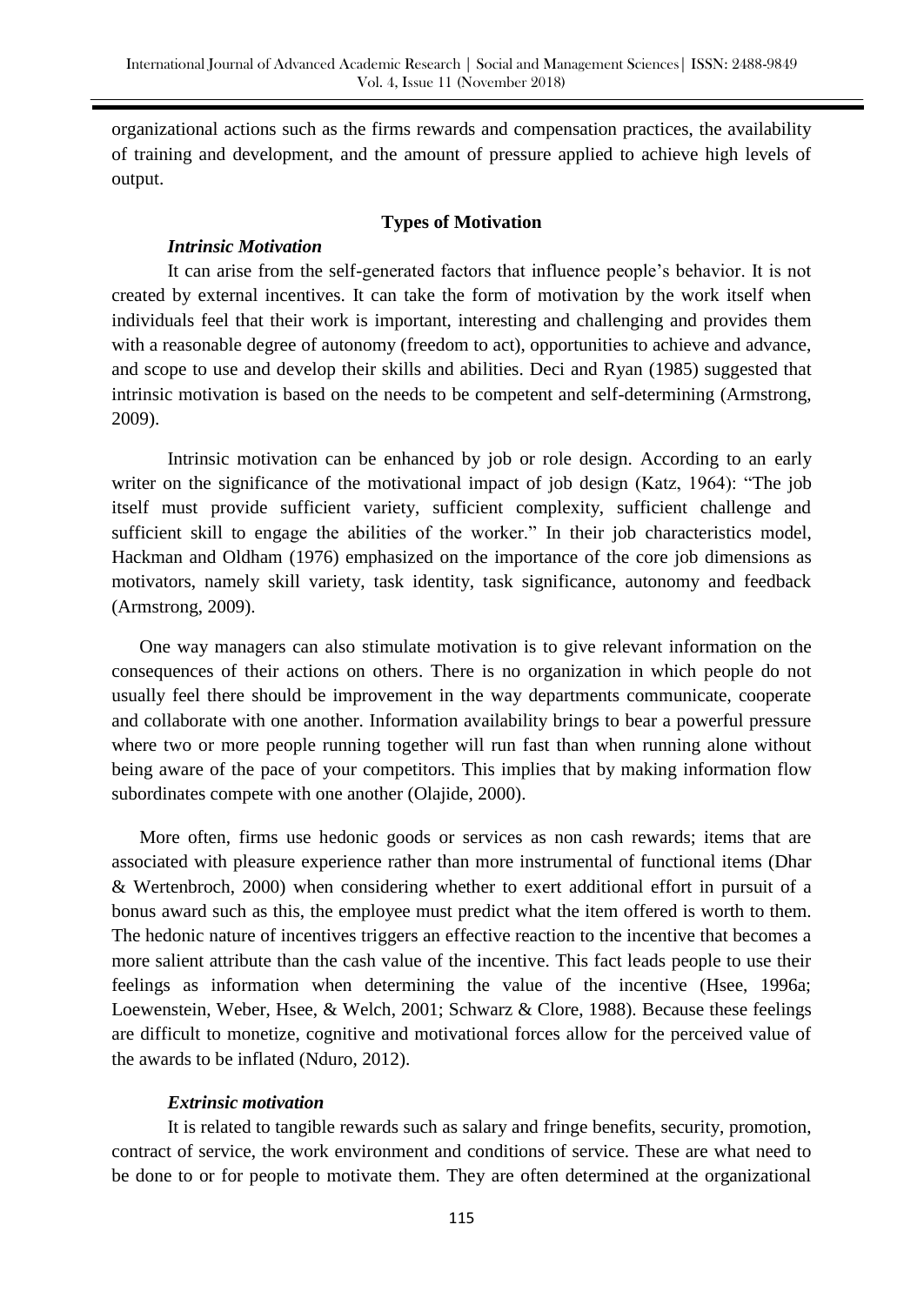level and may be largely outside the control of the individual managers. Extrinsic motivators can have an immediate and powerful effect but will not necessary last long (Mullins, 2005; Armstrong, 2003). The intrinsic motivators, which are concerned with the *quality of working life* (a phrase and movement that emerged from this concept), are likely to have a deeper and longer-term effect because they are inherent in individuals and their work and not imposed from outside in such forms as incentive pay (Armstrong, 2009).

Bernard and Stoner (2005) propose the following are incentives for employees: Salary, Wages and Conditions of Service: To use salaries as an effective motivating tool, personnel managers must consider four major components of salary structures. These are the job rate, which relates to the importance the organization attaches to each job; payment, which encourages workers or groups by rewarding them according to their performance; personal or special allowances, associated with factors such as scarcity of particular skills or certain categories of information professionals or librarians, or with long service; and fringe benefits such as holidays with pay, pensions, and so on. It is also important to ensure that the prevailing pay in other library or information establishments is taken into consideration in determining the pay structure of their organization (Nduro, 2012).

Extrinsic motivation occurs when things are done to or for people to motivate them. These include rewards, such as incentives, increased pay, praise, or promotion; and punishments, such as disciplinary action, withholding pay, or criticism (Armstrong, 2009). Even though the thought of a cash bonus may emotionally charge as well, the economic value of money is more easily calculated. This makes cash award less prone to the biases which inflate the perceived utility of a hedonic non monetary reward. When an item is evaluated on its effective value, it is predicted utility is also more ambiguous than that of cash. Cognitive dissonance reductions suggests that if an employee is working hard to achieve the awards , then he or she will attempt to convince themselves that the award is worth a great deal to them bringing beliefs in line with their actions (Bem, 1967; Festinger, 1958; Quattrone, 1985).

Akintoye (2000) asserts that money remains the most significant motivational strategy. As far back as 1911, Frederick Taylor and his scientific management associate described money as the most important factor in motivating the industrial workers to achieve greater productivity. Taylor advocated the establishment of incentive wage systems as a means of stimulating workers to higher performance, commitment, and eventually satisfaction. Money possesses significant motivating power in as much as it symbolizes intangible goals like security, power, prestige, and a feeling of accomplishment and success.

#### **Motivation Theories**

Psychologist typically grouped motivation theories into two categories namely; the content theories and process theories. The content theories addresses the issue of what needs a person is trying to satisfy and what features of the work environment seem to satisfy those needs. Such theories try to explain motivation by identifying (a) internal factors; those are particular needs and (b) external factors, particular job and work situation and characteristics that are presumed to cause behavior. The process theories of motivation dealt with the way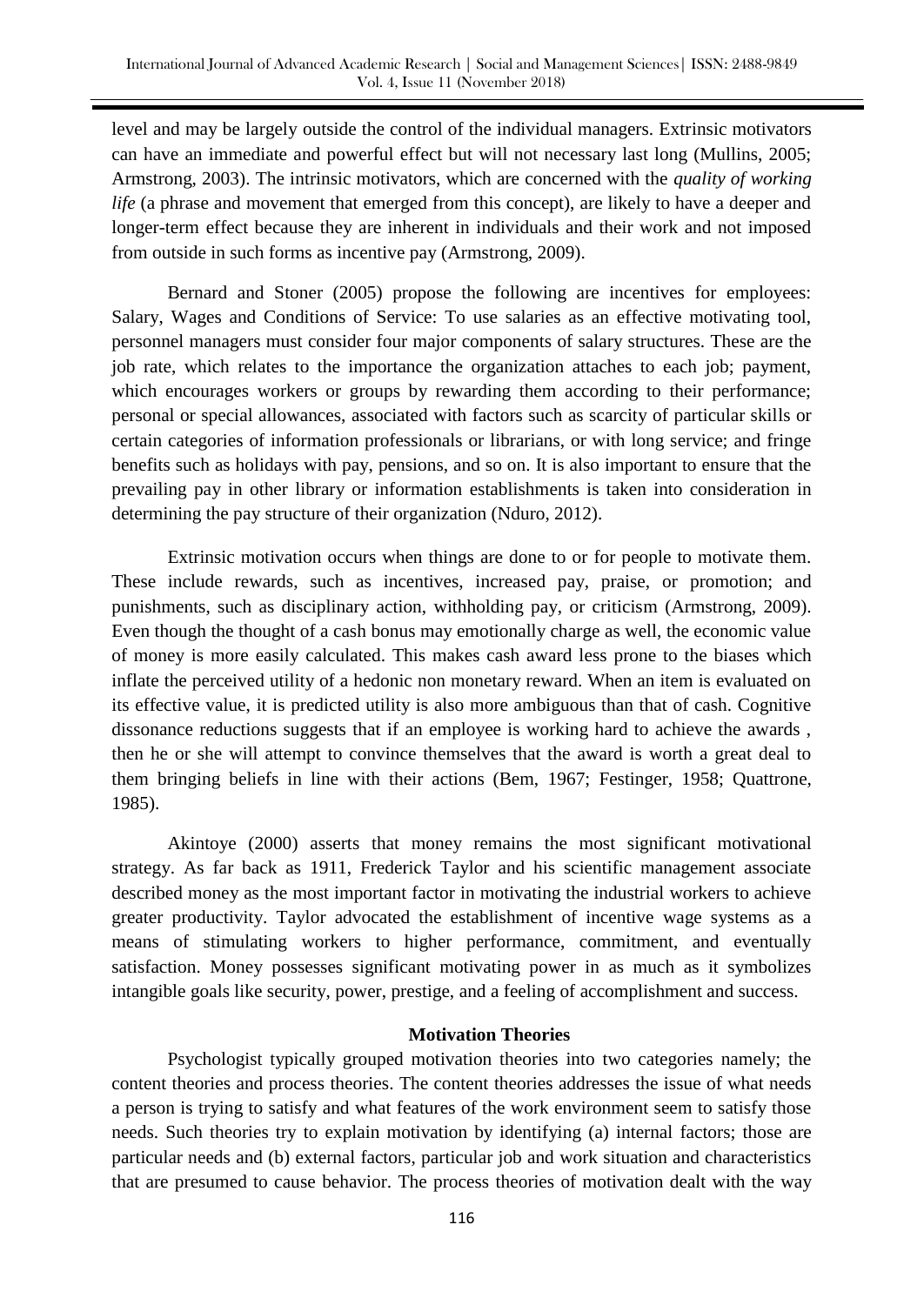different variables combined to influence the amount of effort put forth by an employee (Hitt, 2004). Muhammad, Ghafoor, and Naseer (2011) in contributing to this school of thought attempt to explain and describe how people start, sustain and direct behavior aimed at the satisfaction of needs or reduction of inner tension. In this review, only Maslow's hierarchy of needs and Mc Cleland acquired needs theories will be put into consideration.

# **Maslow's Theory (Hierarchy of Needs)**

This theory was propounded by Abraham Maslow. It was based on the assumption that employees are motivated by series of five universal needs, these range of needs he claimed the individual will be motivated to fulfill whichever is most powerful at the time of need (Maslow, 1970). These needs, literature makes us to understand he grouped them into *lower order needs*- which he claimed are dominant until they are at least partially satisfied. From this angle it can be realized that any normal human being would turn his attention to satisfy needs at the next level giving rise to *higher-order needs* which gradually become dominant (Nduro, 2012). To make the theory simple, Maslow ranked these needs in a hierarchical fashion:

# *Figure 2- Model of Maslow's Hierarchy of Needs*



**Source: [Maslow, A.H.](https://en.wikipedia.org/wiki/Abraham_Maslow)** *(1943).*

# *Physiological Needs*

*Physiological needs* according to Maslow (1970) are the basic needs for survival and deemed it to be the lowest- level needs. These needs included needs such as food, water, shelter, etc. These are the basic necessities a human being needs to survive and as a matter of fact cannot do without it. He was of the strong opinion that even if all the other needs are unsatisfied then physiological needs will dominate. So long as physiological needs are unsatisfied, there exist as a driving or motivating force in a person's life. A hungry person has a felt need and this felt need ignites both (psychological and physical) tension and manifest itself in a manner directed towards reducing the said tension (getting food to eat) thus, people will focus on activities that will help them survive*.* Once the hunger is satisfied tension is reduced and the need for food ceases to be a motivator.

Managers should therefore provide better staff meals such as break tea and lunch with other life essentials. This will make employees feel valued and perform their daily tasks accordingly. However, some organizations forget that employees are the first to acquire such allowances and benefits to energize them for expected overall organization performance.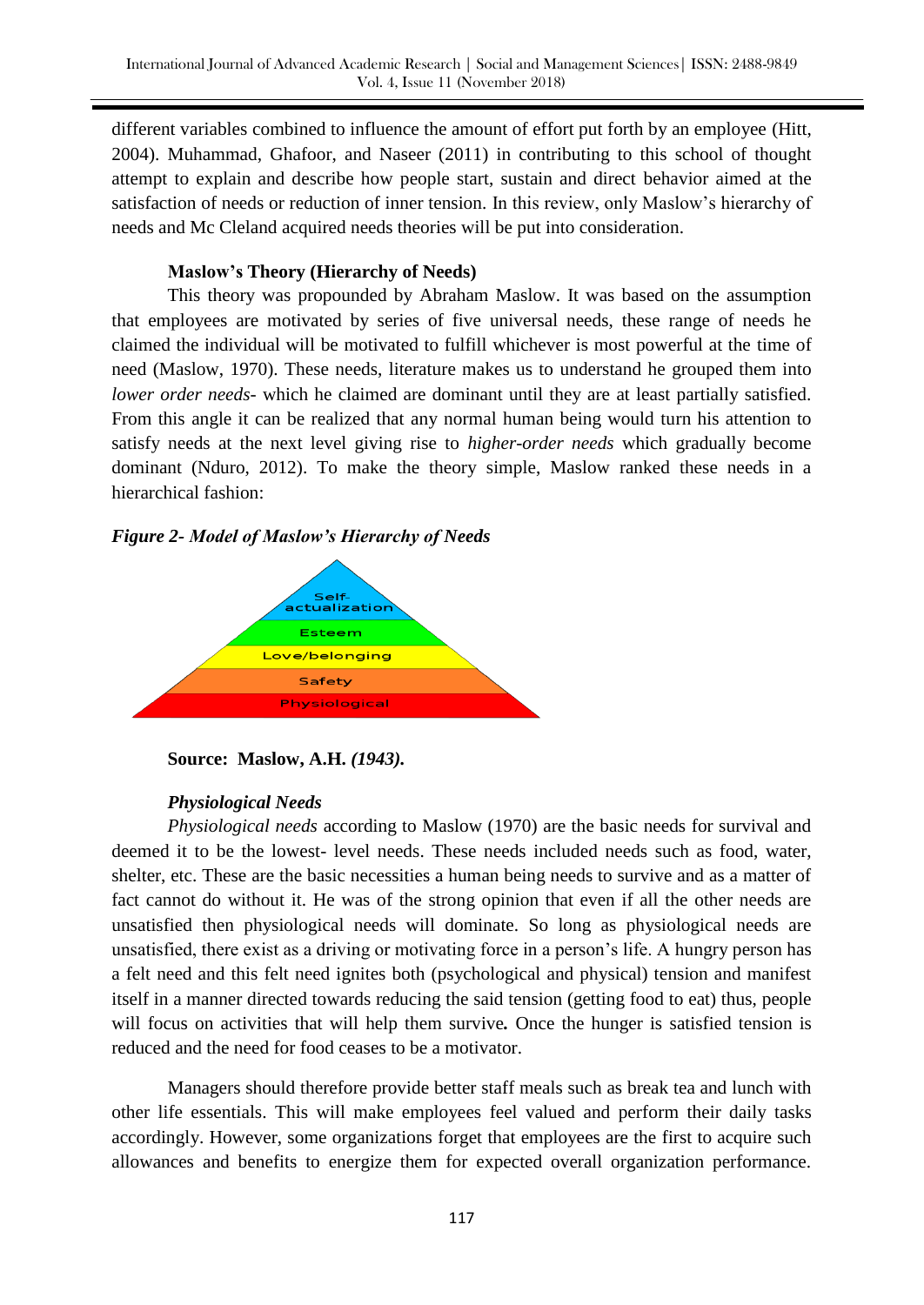They have to put into their mind that a hungry man provides no satisfying results. Unfortunately, they ignore that while motivating managers and leaders alone in the detriment of low level employees who are the main sources of their pride, it is one among factors affecting employees' anger, decreasing their working morale, and raising up their dissatisfaction leading to a decline in organizational performance. This is ridiculous!

# *Safety Needs*

The next level in the hierarchy was what he termed as *safety needs*- the search for shelter, security, stability, dependency, protection, freedom from (anxiety, fear and chaos), and a need for structure, order, and law. In the work setting, these needs translate into a need for at least a minimal degree of employment security; and the assurance that it is impossible to be dismissed or sacked on irrelevant issues and that appropriate levels of effort and productivity will ensure continued employment (Nduro, 2012). In the light of this, a safe and secured working environment should be provided by management, for instance, employee should be working in a space free from hazards with a satisfying room temperature, and their health care should also highly be considered. Safety needs are not only adequate employees working conditions but also their financial security. Therefore, organizations should pay fair wage to employees in order to ensure their career and well being stability.

# *Belongingness needs*

According to Hayes (2009), if a person has the first two levels of needs well gratified, the emergence of s*ocial needs* (sense of belongingness and love) becomes the next objective. At this stage in life, a person hunger for the affection of others and would want to be placed in a group or family. Relating this to the work place, as outgoing creatures, humans have a need to belong and this can only be satisfied by an ability to interact with one's colleagues and be able to collaborate effectively to achieve organizational goals.

According to the researcher, human beings naturally need to belong to a specific social group, to love and feel loved. In order to satisfy this human need, managers have to ensure that an environment of collaborative and team spirit is created among them, generating a feeling of acceptance and belonging by organizing mutual parties or trainings including all employees. Organizations also should reserve employees enough time to unite with their families instead of taking their free time on the behalf of the organizations.

#### *Esteem Needs*

Maslow (1970), observed from the research conducted with his patients that humans after gratifying social needs would now crave for what he calls *esteem needs*. Thus, the desire for self- respect, esteem, and the esteem of others takes place. He defined self- respect as the need for a sense of achievement, competence, adequacy and confidence. Digesting his submission carefully, and relating it to the workplace setting, externally, people seek needs like desire for reputation and recognition, prestige, status, fame, glory, dominance attention and appreciation in the eyes of other people.

Managers should imperatively recognize employees' accomplishments, either by rewarding them financially or emotionally. In addition, organizations should also set specific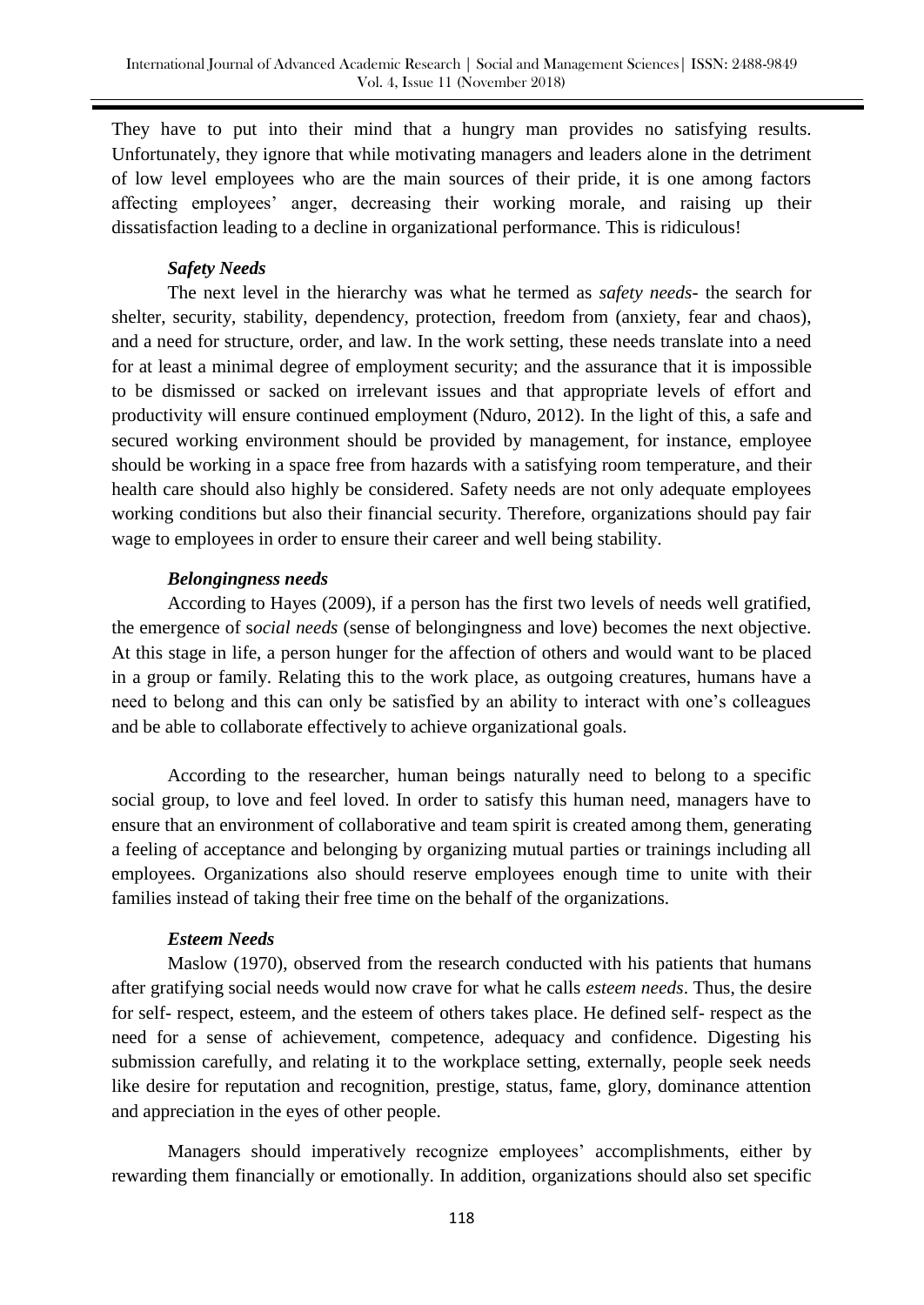awards for achieving certain tasks which can not only be financial awards but also nonfinancial ones like praises in the view of other employees or submitting a performance award certificate to the best performer of the year. Furthermore, organizations should promote employees referring to their achievements and this can not only make employees feel like valuable assets of the organization but also they will feel more appreciated and respected within their workplace.

# *Self-Actualization Needs*

The highest need in Maslow's hierarchy arguable though *self- actualization* which refers to the desire for self- fulfillment, realization of a potential, continuous selfdevelopment and the process of becoming you. Expatiating further, Hitt (2004) added that at this level, individual differences are dominant as the emergence of these needs rest upon some prior satisfaction of the previous four. At this point, people seeking to satisfy this need will actually look for personal relevance and value new responsibilities that may help discover their new talents. For this purpose, the researcher proposes that managers can satisfy this employees' need in allowing them to reveal their full capacity and reach their highest potentials. This can only be done while offering them challenging and meaningful assignments to incite and explore their creativity and innovation which are very relevant to the organization's productivity and hence its performance.

# **McClelland Theory (Acquired Needs)**

According to Nduro (2012), another content theory which also centered on needs was propounded by an American psychologist David McClelland. His theory focuses on learned or acquired needs. He proposed three of these needs to be the underlying principle for this theory; hence the reference of the theory as three needs theory is shown in the following model:



*Figure 3- Model of Acquired Needs Theory*

**Source: (Nduro, 2012)**

According to McClelland (1961), the three learned needs theory in the above model is explained as follows: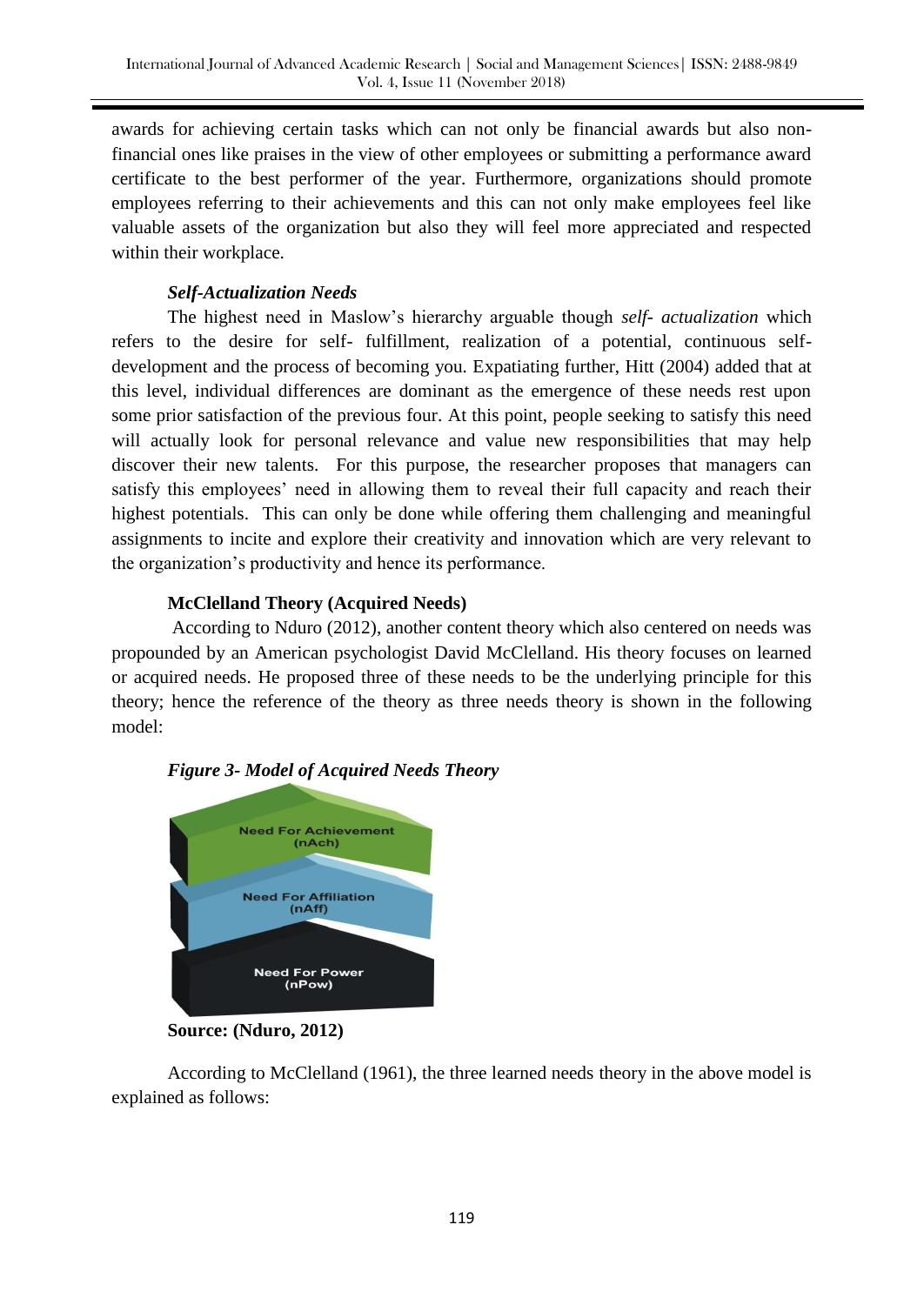# **(a)** *Need of achievement (nAch)*

The concept of need for achievement (nAch) was formulated in the 1950s (McClelland, Clark, Roby, & Atkinson 1958). McClelland and his colleagues argued that high-nAch people are more likely than low-nAch people to engage in energetic and innovative activities that require planning for the future and entail an individual's responsibility for task outcomes. McClelland (1961) argued that high-nAch people should also prefer tasks that involve skill and effort.

*The n-ach person* is *achievement motivated* and seeks achievement, attainment of realistic but challenging goals, and advancement in the job. There is a strong need for feedback as to achievement and progress. People with a high need for achievement seek to excel and thus tend to avoid both low-risk and high-risk situations. Achievers avoid low-risk situations because the easily attained success is not a genuine achievement. In high-risk projects, achievers see the outcome as one of chance rather than one's own effort. High n-ach individuals prefer work that has a moderate probability of success, ideally a 50% chance. They prefer either to work alone or with other high achievers.

The researcher highlights that the high achievers should be given challenging projects requiring hard work with attainable objectives. Moreover, she asserts that managers have to make sure those projects and objectives are preset before so that those nAch perform their works accordingly. They should be provided frequent feedback necessary to follow up their tasks progress and accomplishment. For instance, financial and non-financial rewards can be supportive and chosen in terms of required feedback.

# *(b) Need of affiliation (nAff)*

*The n-affil person* is *affiliation motivated*. He/she has a need for friendly relationships and is motivated towards interaction with other people. They need harmonious relationships with other people and need to feel accepted by other people. The affiliation driver produces motivation and need to be liked and held in popular regard. These people are team players. They tend to conform to the norms of their work group. High nAff individuals prefer work that provides significant personal interaction. They perform well in customer service and client interaction situations.

According to the researcher, employees with a high affiliation need (nAff)) perform better in a cooperative and collaborative environment than in single person. In order to motivate them, she proposes that managers are required to build nAff's capacity by allocating them in activities and positions enabling them to interact directly with other employees or customers. In addition, team works can be prepared to them in order to generate expected organizational outcome.

# *(c) Need of power (nPow).*

*The n-Pow person* is *authority motivated.* This driver produces a need to be influential, effective and to make an impact. There is a strong need to lead and for their ideas to prevail. There is also motivation and need towards increasing personal status and prestige. A person's need for power can be one of two types - personal and institutional. Those who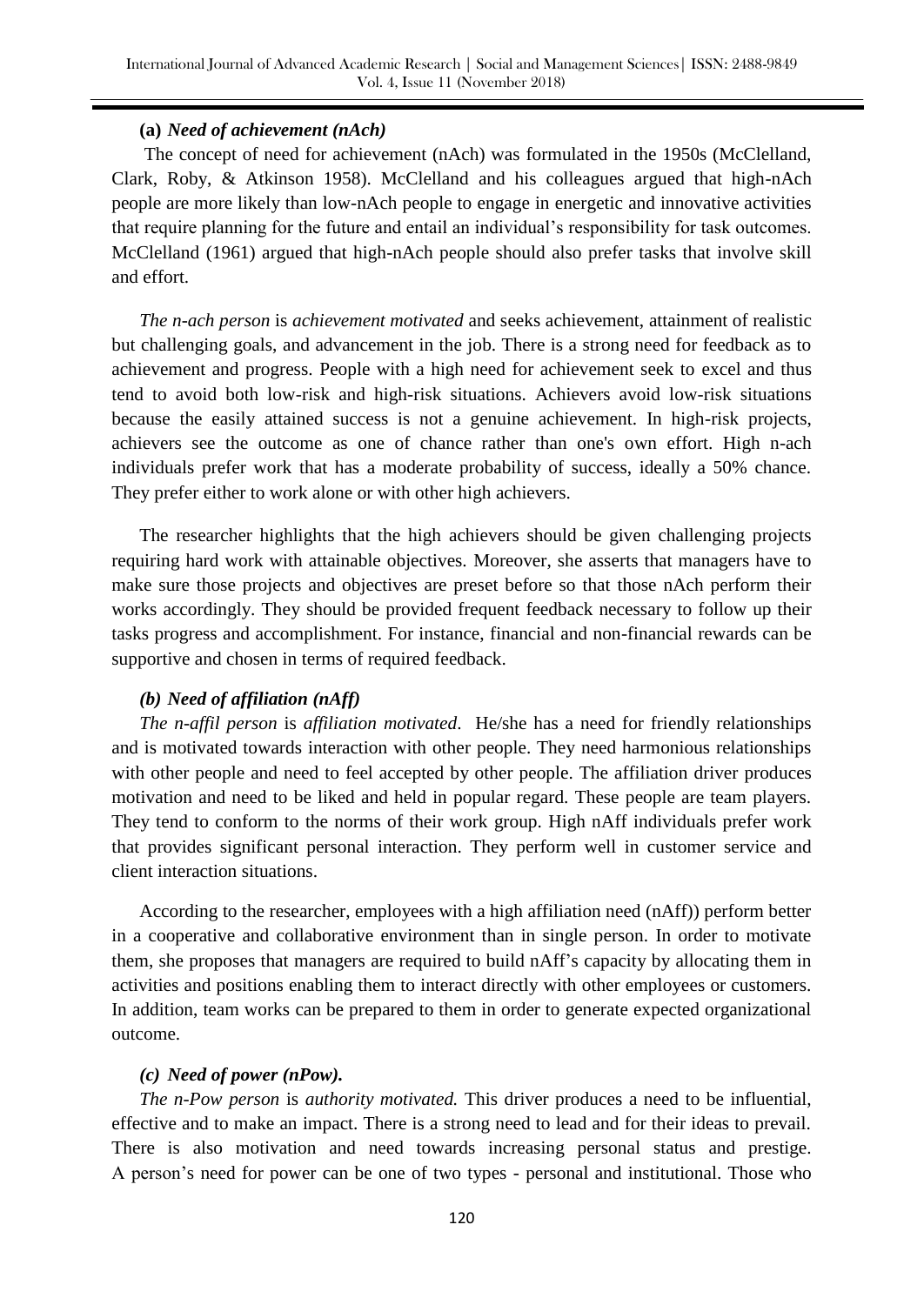need personal power want to direct others, and this need often is perceived as undesirable. Persons who need institutional power (also known as social power) want to organize the efforts of others to further reach the goals of the organization. Managers with a high need for institutional power tend to be more effective than those with a high need for personal power.

In order to motivate a person's need for power (nPow), the researcher suggests that management should provide all power seekers the opportunity to manage others. For this reason, the delegation of power by top managers and participation in decision making for those nPow employees are highly recommended.

Finally, McClelland (1961) was of the view that, rather than being arranged in a hierarchy, individual possess each possibility of conflicting needs, which motivate their behavior when activated. He further opines that, the presence of these motives or drives in an individual indicates a predisposition to behave in certain ways. Therefore, from a manager's perspective, recognizing which need is dominant in any particular individual affects the way in which that person can be motivated.

# **Organizational performance**

For organization, performance is one of the ways to measure the extent of its effectiveness. The need for the ability to set goals and objectives to achieve its performance and how to improve the overall organizational performance is undoubtedly the most important organizational goals and objectives. Definition and measurement of performance is a challenge for researchers because organizations have many, frequently conflicting, goals (Chow *et al*[., 1994\)](https://www.emeraldinsight.com/doi/full/10.1108/MABR-03-2018-0007).

[Sarah and Tricia \(2005\)](https://www.emeraldinsight.com/doi/full/10.1108/MABR-03-2018-0007) indicated that performance is often used to measure the overall status of the organization and its related policies. Organizational performance can be measured by both financial and non-financial performance (Yang *et al.*[, 2009\)](https://www.emeraldinsight.com/doi/full/10.1108/MABR-03-2018-0007). [Venkatraman](https://www.emeraldinsight.com/doi/full/10.1108/MABR-03-2018-0007)  [and Ramanujam \(1986\)](https://www.emeraldinsight.com/doi/full/10.1108/MABR-03-2018-0007) considered three factors to corporate performance measurement, namely, financial performance (i.e. return on investment, earnings per share, etc.), operational performance (i.e. market share, product quality, etc.) and organizational effectiveness (i.e. employee's morale, work atmosphere, etc.).

The dimension of employees is reflected in one form or another in all organizational diagnostic models, an aspect that reveals its importance to the success of an organization. Often management decisions may generate feelings of anger, frustration, grievance, and distrust, among employees, that may contribute to a potentially detrimental effect on the general organizational performance (Vasconcelos, 2011).

According to [Lawler \(2005\),](https://www.emeraldinsight.com/doi/full/10.1108/MABR-03-2018-0007) the relationship between organizations and employees should not only focus on the task itself. Organizations should take initiative to develop an effective motivation system to increase employees' motivation towards their work. This in turn will help to improve the efficiency and quality of work, enabling organizations to meet their performance outcomes.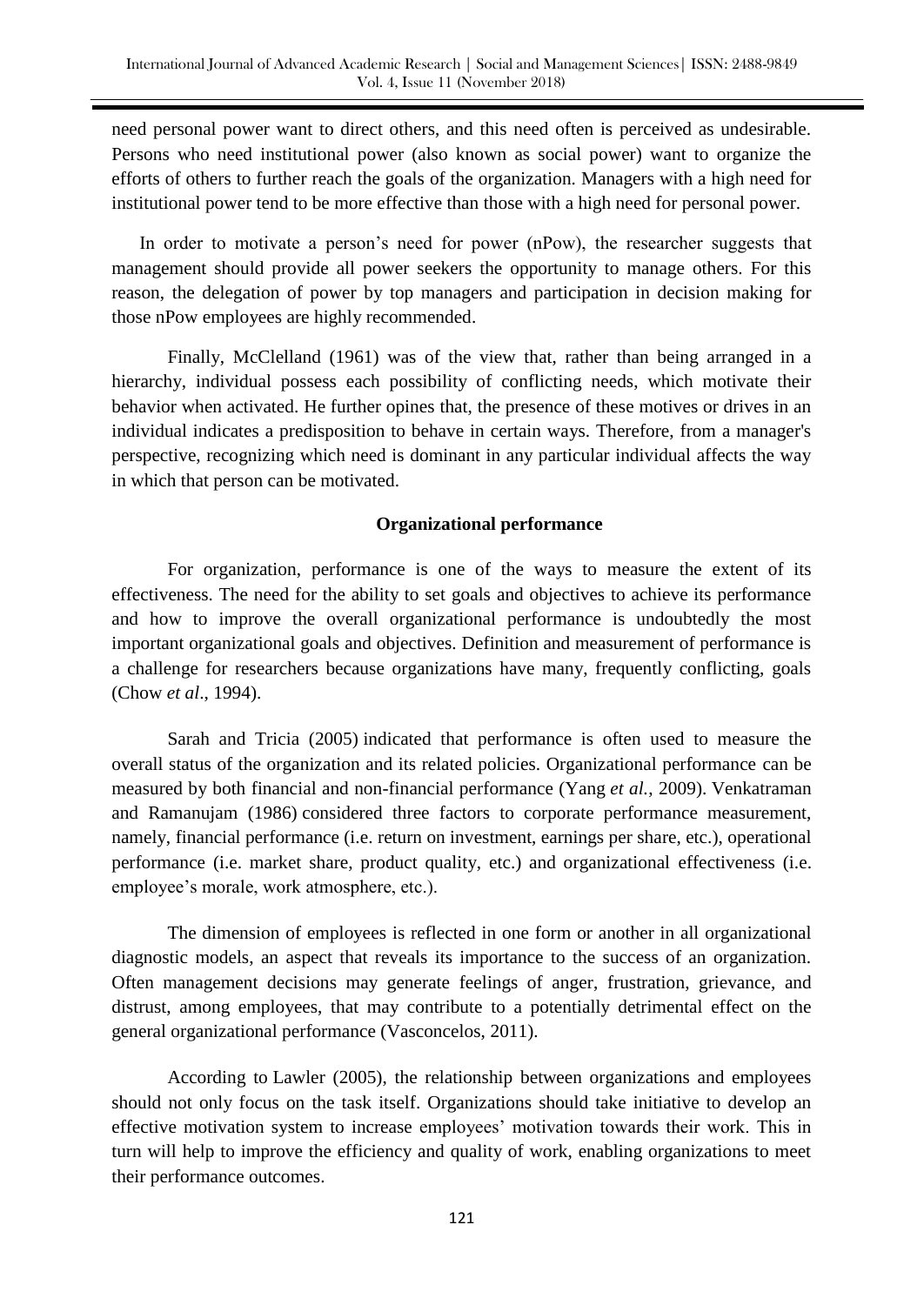[Urbanski \(1986\)](https://www.emeraldinsight.com/doi/full/10.1108/MABR-03-2018-0007) used salary increment as a motivation tool and found that it effectively motivates employees and increase organizational performance. The flexibility in salary increment was also found to have a positive effect. Bhatti *et al*. [\(2011\)](https://www.emeraldinsight.com/doi/full/10.1108/MABR-03-2018-0007) studied the effect of motivation on individuals and how it contributes towards organizational performance with the conclusion that organizations should define clear strategy to link performance with rewards. [Aguinis](https://www.emeraldinsight.com/doi/full/10.1108/MABR-03-2018-0007) *et al*. (2013) established that monetary incentives were important factors of employee motivation and achievement which contributes significantly to organizational level performance returns.

# **Conclusion**

Abraham Maslow's hierarchy of needs and David McClelland acquired needs theories still have crucial values in today's organizations. If any organization seeks to attain its financial or non-financial performance and attempt to ignore practical application of the hierarchy of needs theory and acquired needs theory, this will affect negatively the performance of employees decreasing their morale and commitment to work which in turn will decline the overall organizational performance. Hence, to achieve organizational performance, employee motivation though application of both the theories is paramount. Overall, no employee motivation no organizational performance. As employee are like cornerstones for sustainable organizational performance, managers and leaders are required to prioritize more than never before their needs of all levels and provide appropriate motivations accordingly.

# **Recommendations for Managers**

The following are recommendations for organizations' managers:

- Setting employee motivation policies in which reward systems are built on Maslow's hierarchy of needs and McClelland acquired needs and where employees should participate in elaboration of those policies. In these policies, managers should align rewards, recognition, and other benefits consistently with individual achievement.
- Monitoring their staff assigned tasks on daily basis must be managers' concern so that to identify those who are unmotivated requiring immediate intervention. To achieve this, good interpersonal relationship between management and staff is required to facilitate good flow of communication and provide assistance to co-workers in need.
- Managers must ensure equity in the distribution of rewards among employees that exceeds their expectations. Therefore, an adequate delivery rewards system and follow-up of the fulfillment of rewards is compulsory to make each employee inclusive.
- Managers should monitor their attitude and leadership qualities within their organizations to adapt to their employees' and match responsibilities to those employees' strengths, needs, and wants.
- The management is required to create an enjoyable working environment that can enhance a sustainable organizational performance.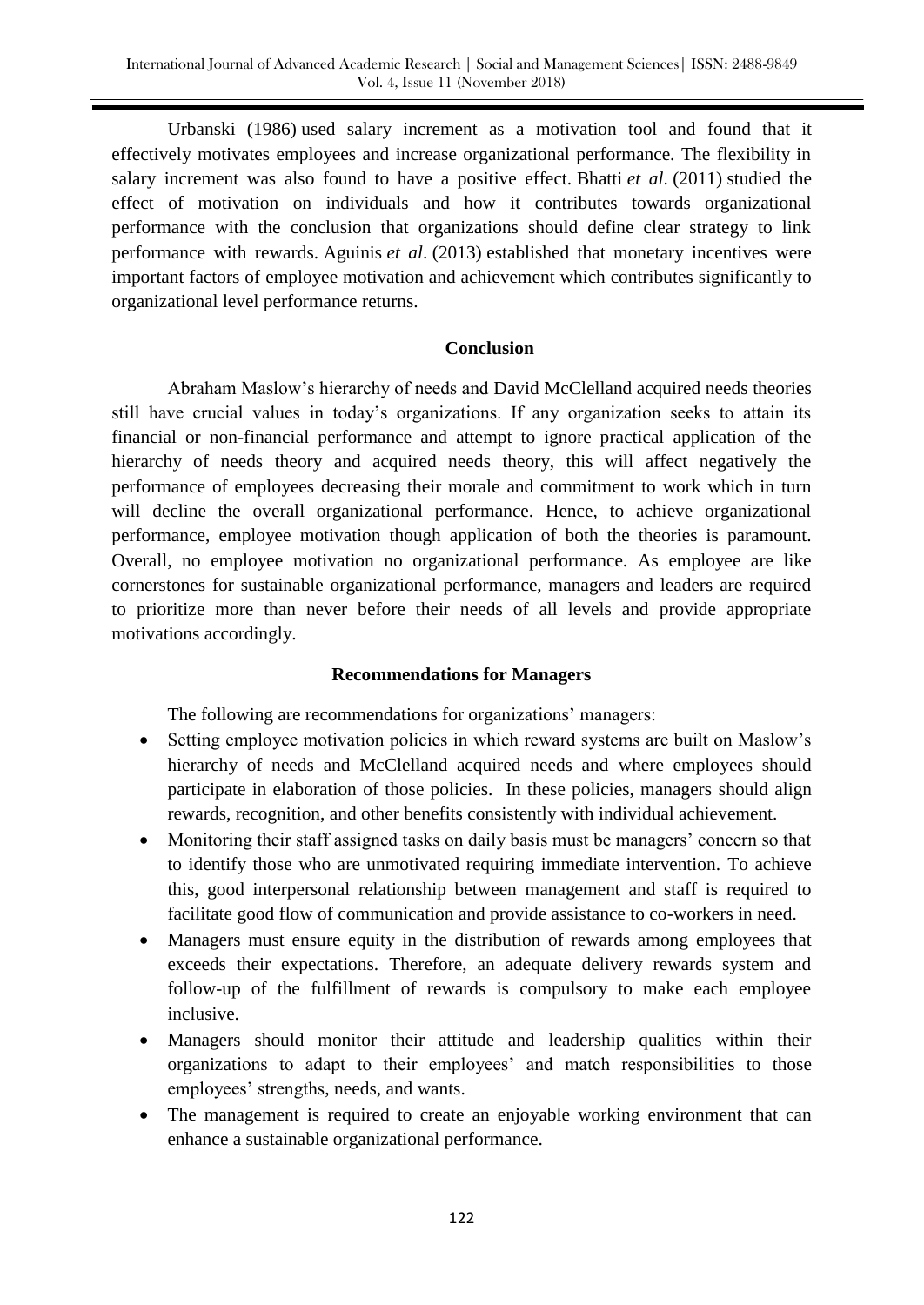#### **References**

- Aguinis, H., Joo, H. & Gottfredson, R.K. (2013).What monetary rewards can and cannot do: how to show employees the money. *Business Horizons*, 56 (2): 241-249.
- Akintoye, I.R. (2000). *The Place of Financial Management in Personal Psychology*. Nigeria: University of Ibadan.
- Al Jishi, H.A. (2009). *Motivation and its effect on performance on nurses in Aramco Health Centre*. Kuala Lumpur: Open University Malaysia.
- Armstrong, M. (2003). A hand book of human resource management practice(7<sup>th</sup> Ed.*).*London: Kogan Page limited.
- Armstrong, M. (2006). *A hand book of human resource management practice* (10<sup>th</sup> Ed.). London: Kogan Page limited.
- Armstrong, M. (2009). *A hand book of human resource management practice* (11<sup>th</sup> Ed.). London: Kogan Page limited.
- Bhatti, W.A., Waris, S., Zaheer, A. & Rehman, K.U. (2011).The effect of commitment and motivation on human talents and its contribution to organizational performance. *Management and Marketing*, 6 (3):471-482.
- Bem, D. J. (1967). Self-Perception: An Alternative Interpretation of Cognitive Dissonance Phenomena. *Psychological Review*, 74, 183-200.
- Bernard &Stoner (2005). In Millicent, N. (2012). *The effect of motivation on the performance of employees at GT Bank Ghana.*
- Boddy, D. (2005). Management An Introduction  $(4<sup>th</sup>$  ed.) U.K: Pearson.
- Chow, G., Heaver, T.D. and Henricksson, L.E. (1994). Logistics performance: definition and measurement. *International Journal of Physical Distribution & Logistics Management*, 24 (1): 17-28.
- Deci, E. L., & Ryan, R. M. (1985). Intrinsic motivation and self-determination in human behavior. New York: Plenum.
- Dhar, R. & Wertenbroch, K. (2000) .Consumer Choice between Hedonic and Utilitarian Goods. *Journal of Marketing Research,* 37: 60-71.
- Egan, J. (1998). *Rethinking construction. Department of the environment, transport and the regions.*
- Festinger, L. (1958) *The Motivating Effects of Cognissance Dissonance*.G.Lindze (ed). Assessment of Human Motives. New York.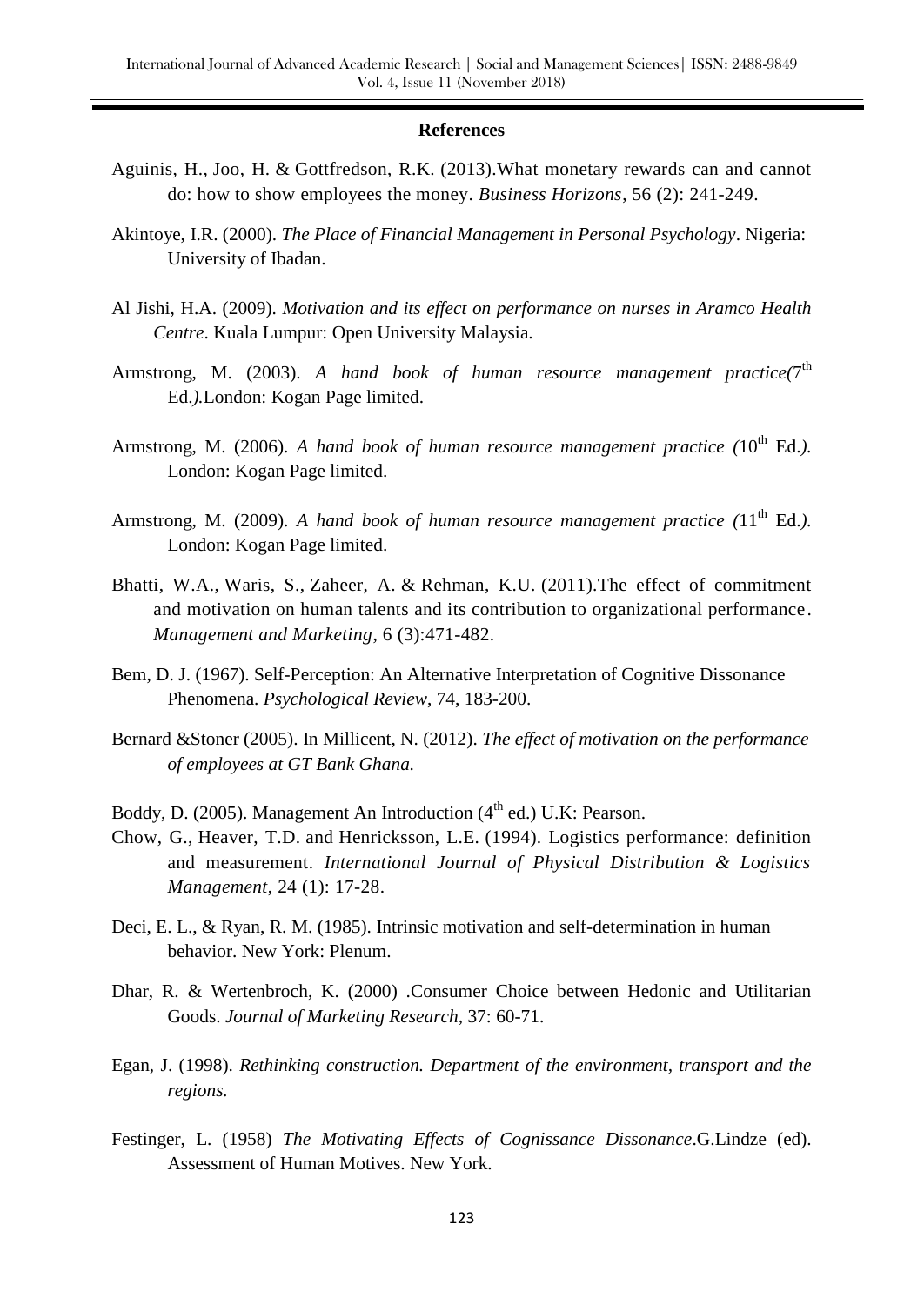- Hackman,J.R.,& Oldham, G.R.(1976).Motivation through the Design of Work:Test of a Theory. *Organizational Behavior& Human Performance*, 16(2):250-279.
- Hayes, E. (2009). *Managerial Challenges from the Line*. : U.K: Pearson.
- Hitt, M. (2004). *Management* (2<sup>nd</sup> ed.). U.S.A.: Pearson Publishers.
- Hsee, C. K. (1996a). The evaluability hypothesis: An explanation for preference reversals between joint and separate evaluations for alternatives. *Organizational Behavior and Human Decision Processes*, 67: 247-257.
- Joseph, O.B. (2015).The effect of employees' motivation on organizational performance*. Journal of Public Administration and Policy Research*, 7(4): 62-75

Katz, D., (1964). The motivational basis of organizational behaviour, *Behavioural Science,* 9: 131 - 36.

- Latham, M. (1994). *Constructing the team: final report of the Government/industry review of procurement and contractual arrangements in the UK construction industry*. London: HMSO.
- Lawler, E.E. (2005).Creating high performance organizations. *Asia Pacific Journal of Human Resources*, 43(1): 55-71.
- Loewenstein, G. F., Weber, E. U., Hsee, C. K., & Welch, N. (2001). Risk as feelings. *Psychological Bulletin,* 127(2): 267-286.
- Maslow,A.(1970). Motivation and Personality( $2<sup>nd</sup>$  ed).New York: Harper & Raw.
- [Maslow, A.H.](https://en.wikipedia.org/wiki/Abraham_Maslow) (1943)*.* A theory of Human Motivation*. Psychological Review.* 50 (4): 370–96.
- Mc Coy. (2012). *Putting Employee Motivation in its Place.* U.S.A.: Women's Media.
- McClelland, D. C. (1961). The achieving society. Princeton, NJ: Van Nostrand.
- McClelland, D. C., Clark, R. A., Roby, T. B., & Atkinson, J. W. (1958). The effect of the need for achievement on thematic apperception. In J.W. Atkinson (Ed.), Motives in fantasy, action and society (pp. 64–82). Princeton, NJ: Van Norstrand.
- Muhammad, E.M., Ghafoor, M.M. & Naseer, S (2011). *Organisational Effectiveness: A Case Study of Telecommunication and Banking sector of Pakistan*. Sage: C.A.
- Mullins, L.J (2005). *Management and Organisational Behaviour( 7th Ed.). 88(431):1052- 1058.* UK: Prentice hall.
- Nduro, M.(2012) The Effect of Motivation on The Performance of Employees at GT Bank Ghana. [http://ir.knust.edu.gh/bitstream/123456789/4898/1/Millicent%20Nduro.pdf.](http://ir.knust.edu.gh/bitstream/123456789/4898/1/Millicent%20Nduro.pdf) Retrieved on June 17, 2018.